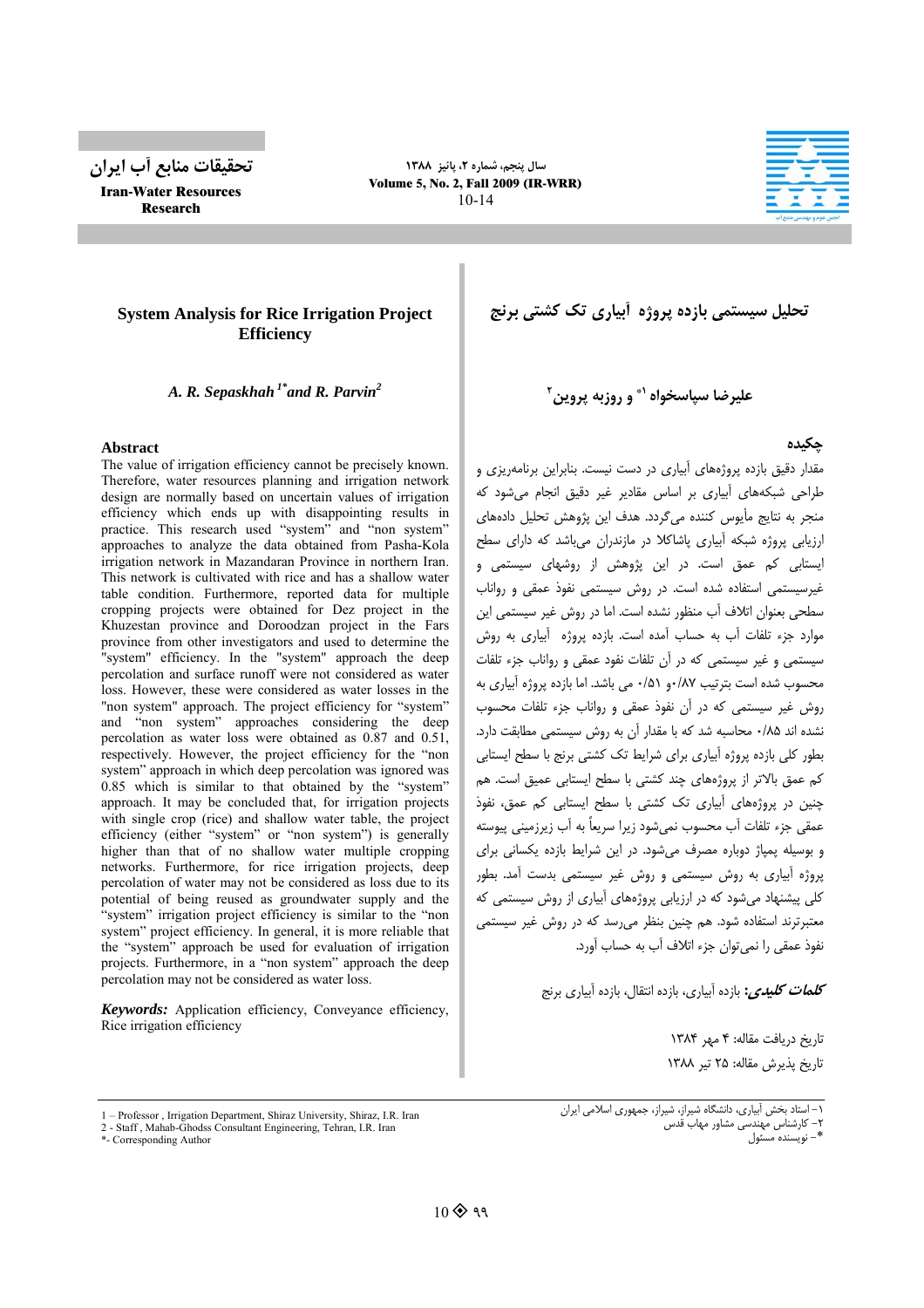#### **1-Introduction**

Most parts of Iran are located in arid and semi-arid regions with limited water resources. To supply agricultural water needs, huge investments are used in dam construction. The irrigation water is however used with low efficiency. Exact value of irrigation efficiency is not known. Therefore, water resources planning and irrigation network design are based on uncertain values of irrigation efficiency which ends up in disappointing results. The accurate value of irrigation efficiency is vital for irrigation projects. Among different crops, rice uses flood irrigation and its irrigation efficiency may be lower than other crops due to greater deep percolation.

Irrigation efficiency of a project is defined as follows (Bos and Nugteren, 1982; Boss, 1979):

$$
E_p = E_a \times E_d \times E_c \tag{1}
$$

where  $E_p$  is the irrigation project efficiency,  $E_a$  is the irrigation application efficiency,  $E_d$  is the field distribution efficiency, and  $E_c$  is the conveyance efficiency.

The irrigation conveyance efficiency is defined as:

$$
E_c = V_f / V_s \tag{2}
$$

where  $V_f$  is the volume of water delivered to the farm and  $V<sub>s</sub>$  is the volume of water obtained from the water sources.

The field distribution efficiency is defined as:

$$
E_d = V_a / V_f \tag{3}
$$

where  $V_a$  is the volume of water applied to the irrigation plots.

The irrigation application efficiency is defined as:

$$
E_a = V_{ET}/V_a \tag{4}
$$

where  $V_{ET}$  is the volume of water used by plant as evapotranspiration. Eq (1) may be considered as a "non system" approach to determine the irrigation project efficiency since deep percolation and surface runoff are considered as water loss.

The efficiency of water use in irrigation are lower than one, due to the loss of water as evaporation from water surface in canals, deep percolation, seepage from canals and fields, and surface runoff from irrigation plots. Because of the flood irrigation in rice fields, the loss of water as deep percolation is higher compared to other crop patterns. Soils with low hydraulic

conductivity, like silty clay soils, are more appropriate for rice plantation.

Irrigation application efficiency for rice in India in sandy loam and clay soil is reported to be 41.6% (Rout et al., 1989). Irrigation project efficiency including conveyance, distribution, and application efficiencies for rice in the Khuzestan province (south of I.R. Iran) is reported as 45% (Fatemi et al., 1994). Irrigation application efficiencies for rice with and without surface runoff in the Fars province (south of I.R. Iran) were determined as 30.8 and 49.6%, respectively (Pirmoradian et al., 2004/2005).

In rice fields in northern parts of Iran, both surface water and pumped groundwater from shallow water table are used for irrigation in any field. Furthermore, surface runoff is often stored in ponds and pumped back to the irrigation network. Therefore, it is questionable, whether deep percolation and field runoff should be considered as water losses. Deep percolation for rice fields were reported to be 4-6, 3-4 and 1-3 mm  $d^{-1}$  for sandy loam, loam, and clay loam soils, respectively (Fukuda and Tsutsui, 1979). For compacted heavy texture soils, deep percolation in the rice field is  $1.0 \text{ mm} \, \text{d}^{-1}$  and it may be as high as  $20 \text{ mm}$  $d^{-1}$  for light soils (Kung et al., 1965; Talsma and Lelij, 1976; Wickhamand and Singh, 1978). Deep percolation in rice fields in the Guilan region (north of Iran) was reported as  $1.9$ -4.2 mm  $d<sup>-1</sup>$  and for Sefid-Rood plain as 9.0 mm  $d<sup>-1</sup>$  (Plusquellec, 1996). Pirmoradian et al. (2004/2005) determined deep percolation of the rice field in silty clay soil in Fars province (south of Iran) as  $2.3-4.6$  mm d<sup>-1</sup>.

Prevention of field runoff in rice fields may enhance the irrigation application efficiency. Irrigation application efficiency was increased 61.0% by prevention of field runoff (Pirmoradian et al., 2000).

Storing rice field runoff in local ponds and pumping water from these ponds and shallow water table back to the irrigation network may alter the irrigation project efficiency. Therefore, the "system" efficiency of the project (sometimes called "drainage ratio") should be determined based on the total amount of water used for irrigation and final outflow from the entire project as follows:

$$
E_{ps} = (V_s - V_{out})/V_s \tag{5}
$$

where  $E_{ps}$  is the irrigation project efficiency determined by the "system" approach and  $V_{out}$  is the volume of outflow water from the irrigation project. Therefore, the irrigation project efficiencies obtained by Eqs (1) and (5) may not be identical.

**تحقيقات منابع آب ايران، سال پنجم، شماره ،2 پائيز 1388** Volume 5, No. 2, Fall 2009 (IR-WRR)  $11 \otimes q$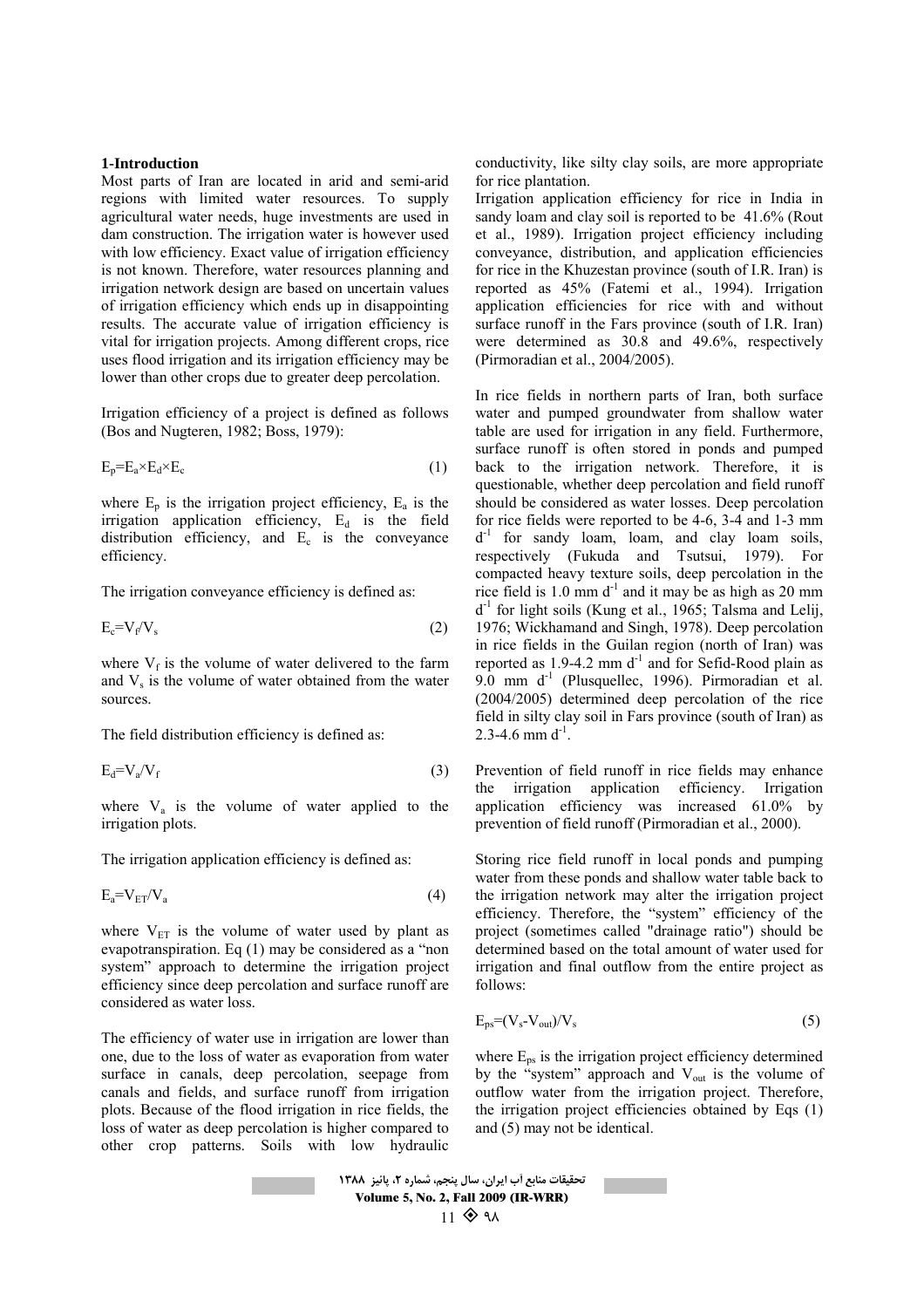The objective of this research was to analyze the data obtained from irrigation efficiency for rice fields in Pasha-Kola irrigation network in Mazandaran province (north Iran) by "system" and "non system" approaches.

## **2- Materials and Methods**

#### **Study area**

The study area in Pashakola irrigation network is located between latitudes of  $36^\circ$ ,  $25^\circ$  and  $36^\circ$ ,  $45^\circ$  N and longitudes of  $25^\circ$ ,  $40^\circ$  and  $25^\circ$ ,  $50^\circ$  E. It is bounded by the Talar river in the east, Babol river in the west, Caspian Sea in the north, and Babol-Ghaemshahr highway in the south. The total area of the region is 25500 ha with irrigation project area of 15843 ha consisting of 14300 ha rice plantation (90%) and 1543 ha citrus orchards (10%). The sketch of the study area is shown in Fig. 1.

## **3- Regional water balance ("system" project efficiency)**

Regional water balance was considered according to the following equation:

## $Q_{in}$ +W+R+P+P<sub>u</sub>+ $\Delta S = CU_r + E + D + CU_o + Q_{out}$  (6)

here: Q<sub>in</sub> is the diverted volume of water from rivers, W is the pumping volume of water from shallow water table, R is the volume of water from storage ponds, P is the volume of precipitation water,  $P_u$  is the volume of water pumping from rivers, ∆S is the change in volume of soil water content assumed zero for seasonal water balance,  $CU_r$  is the volume of rice consumptive use, E is the volume of evaporation from canals and storage ponds, D is the volume of deep percolation from canals, storage ponds and rice fields,  $CU<sub>o</sub>$  is the volume of citrus orchards consumptive use, and  $Q<sub>out</sub>$  is the outflow volume from the irrigation project. These parameters were either measured or estimated. The results for the growing season (May to August) are shown in Table 1.



**تحقيقات منابع آب ايران، سال پنجم، شماره ،2 پائيز 1388** Volume 5, No. 2, Fall 2009 (IR-WRR)  $12 \otimes qv$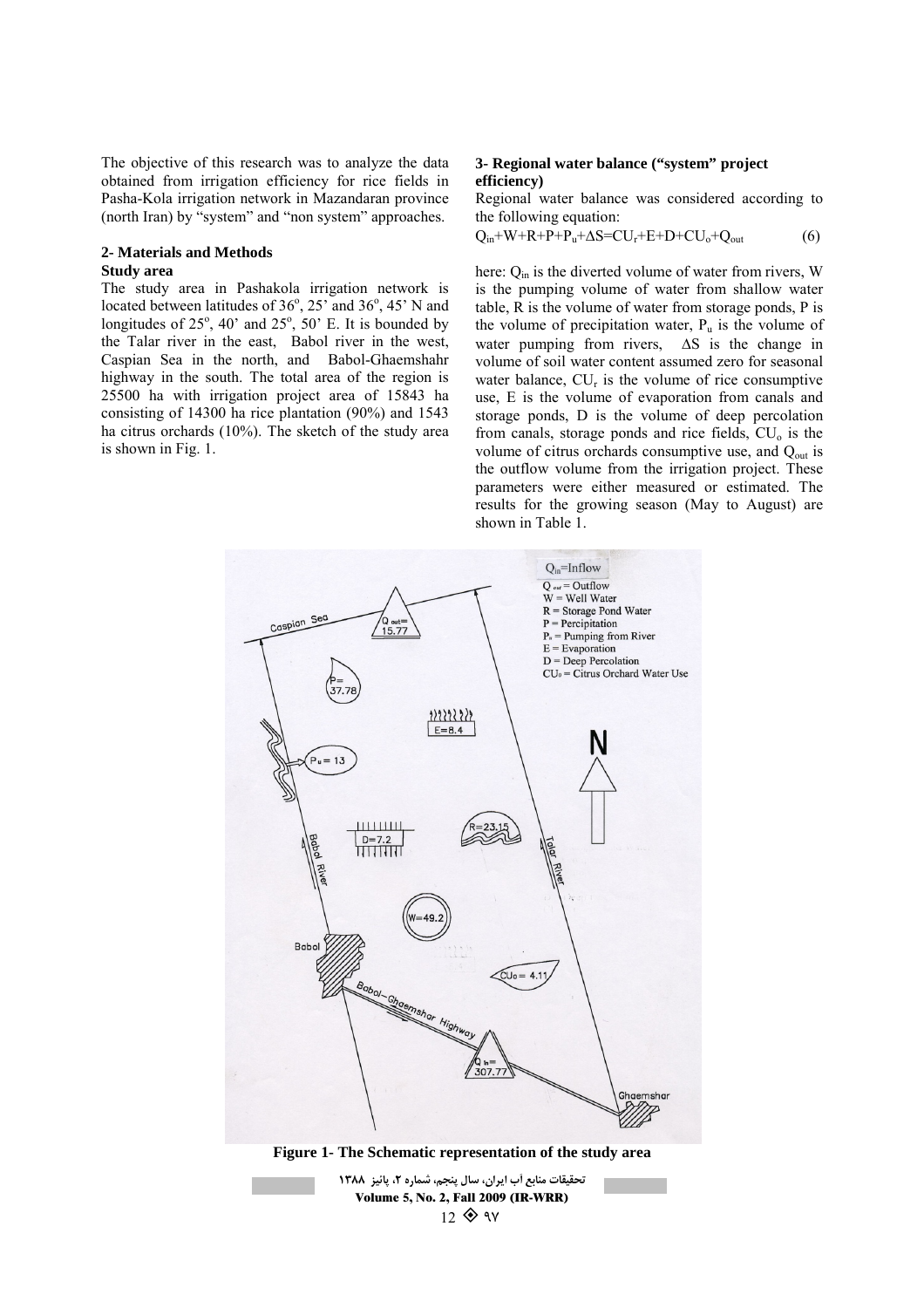|                                                                              |                          |                            |                     |                  |            | -           |       |             |  |
|------------------------------------------------------------------------------|--------------------------|----------------------------|---------------------|------------------|------------|-------------|-------|-------------|--|
|                                                                              | $Q_{\rm in}$             | $\mathcal{L}_{\text{out}}$ |                     | $P_u$            | W          |             | E     |             |  |
|                                                                              |                          |                            | 37.769 15.778 37.78 | 13.000           | 49.200     | 23.150      | 8.400 | 7.200       |  |
| Table 2- The Mean values of field water balance components $(m^3 \, ha^1)$ . |                          |                            |                     |                  |            |             |       |             |  |
|                                                                              | $\mathbf{Q}_{\text{in}}$ | P                          | Ð                   | $Q_{\text{out}}$ | $Q_{in}+P$ | Infiltrated |       | Consumptive |  |
|                                                                              |                          |                            |                     |                  |            | water       |       | use         |  |
|                                                                              |                          | (2)                        | (3)                 | (4)              | (5)        | $6=(5-4)$   |       |             |  |
|                                                                              | 11624                    | 730                        | 4576                | 216              | 12354      | 12138       |       | 7562        |  |
|                                                                              |                          |                            |                     |                  |            |             |       |             |  |

**Table 1- The parameters in seasonal water balance for the irrigation project (106 m3).** 

The consumptive use of the citrus orchards  $(CU_0)$  was estimated as  $4.11 \times 10^6$  m<sup>3</sup>. The main water requirement for orchards was supplied by rainfall. Supplementary irrigation water supply for orchards was the pumping from the shallow water table. The deficit supplementary irrigation was applied with hose to hand basins under citrus trees (high irrigation application efficiency). Therefore, the water loss for orchards was considered negligible. The "system" project efficiency was calculated according to Eq  $(5)$ .

#### **4- Application, distribution, and conveyance efficiencies**

Rice field consumptive use was determined in 10 fields with various sizes of 0.2 to 12.0 ha. Among these fields, three fields were irrigated by surface water supply and seven by pumped water from shallow water table. The growing season for these fields varied between 75 to 104 days. Q<sub>in</sub>, Q<sub>out</sub>, and P were measured and the value of D was estimated using water balance in fields. Their mean values are shown in Table 2. These data were then used in Eq (4) to determine irrigation application efficiency  $(E_a)$ .

Evaporation from storage ponds and irrigation canals estimated from pan evaporation records in Babol climatological station. The evaporation estimates for the growing season was  $8.4 \times 10^6$  m<sup>3</sup> (Table 1).

Deep percolation in storage ponds was estimated by measuring inflow and outflow and the water depth variation using the stage-storage curves. Deep percolation in irrigation canals was determined measuring inflow and outflow in canals. The values of deep percolation in storage ponds and irrigation canals were  $3.5x10^6$  and  $3.7x10^6$  m<sup>3</sup>, respectively (a total of  $7.2 \times 10^6$  m<sup>3</sup>, Table 1).

The overall conveyance and distribution efficiencies were estimated as follows:

$$
\begin{array}{l} (E_c)(E_d)\!\!=\!\! [(Q_{in}\!\!+\!\!P_u\!\!+\!W\!\!+\!\!R\!\!-\!\!CU_o)\!\!-\!\!(D\!\!+\!\!E)]\!/(Q_{in}\!\!+\!\!P_u\!\!+\!W\!\!+\!\!R\!\!-\!\!CU_o) \qquad \qquad (7) \\ \end{array}
$$

The "non system" project efficiency was calculated by multiplying the results of Eqs (4) and (7).

## **5- "System" efficiency for other projects with multiple cropping**

Based on the reported data for the Dez project in the Khuzestan province, Iran, with multiple cropping pattern (Sadeghi-Attar et al., 2000) the average "system" project efficiency for a period of 1976-1991 was calculated by Eq (5). Similar data was collected from Doroodzan irrigation project in Fars province, Iran, with a multiple cropping pattern for 1994 (Fars Water District Authority, personal communications) and the "system" project efficiency was calculated based on Eq (5).

# **6- Results and Discussion**

# **6-1- "System" project efficiency**

Total irrigation supply in the study area was  $119.01 \times 10^{\overline{6}}$  m<sup>3</sup> and the total outflow from the irrigation project was  $15.78 \times 10^6$  m<sup>3</sup>. Therefore, the E<sub>ps</sub> based on Eq  $(5)$  was obtained as 0.87. This value was quite higher than those reported for other project efficiencies in southern parts of Iran with a multiple cropping pattern (Sadeghi-Attar et al., 2000; Sanaee-Jahromi et al., 2000).

#### **6-2- "Non system" project efficiency**

Using the data in Table 2 (columns 1, 2, and 7) and Eq (4), the irrigation application efficiency  $(E_a)$  was calculated to be 0.59, when rice field deep percolation was considered as water loss. This value was in accordance to the values of  $E_a$  reported by Bos and Nugteren (1982) for a rice field in a clay soil (0.50- 0.55).

Total irrigation water supply conveyed in irrigation canals was  $119.01 \times 10^6$  m<sup>3</sup>. The total seepage and evaporation losses from the irrigation canals was  $15.0x10<sup>6</sup>$  m<sup>3</sup>. Therefore, the overall conveyance and distribution efficiency, based on Eq (7) is 0.87. This value was in accordance with those reported by Bos and Nugteren (1982) especially for heavy soils and shallow water table conditions.

The project irrigation efficiency calculated by the "non system" approach based on Eq (1) was 0.51.

**تحقيقات منابع آب ايران، سال پنجم، شماره ،2 پائيز 1388** Volume 5, No. 2, Fall 2009 (IR-WRR)  $13$   $\circledast$   $95$